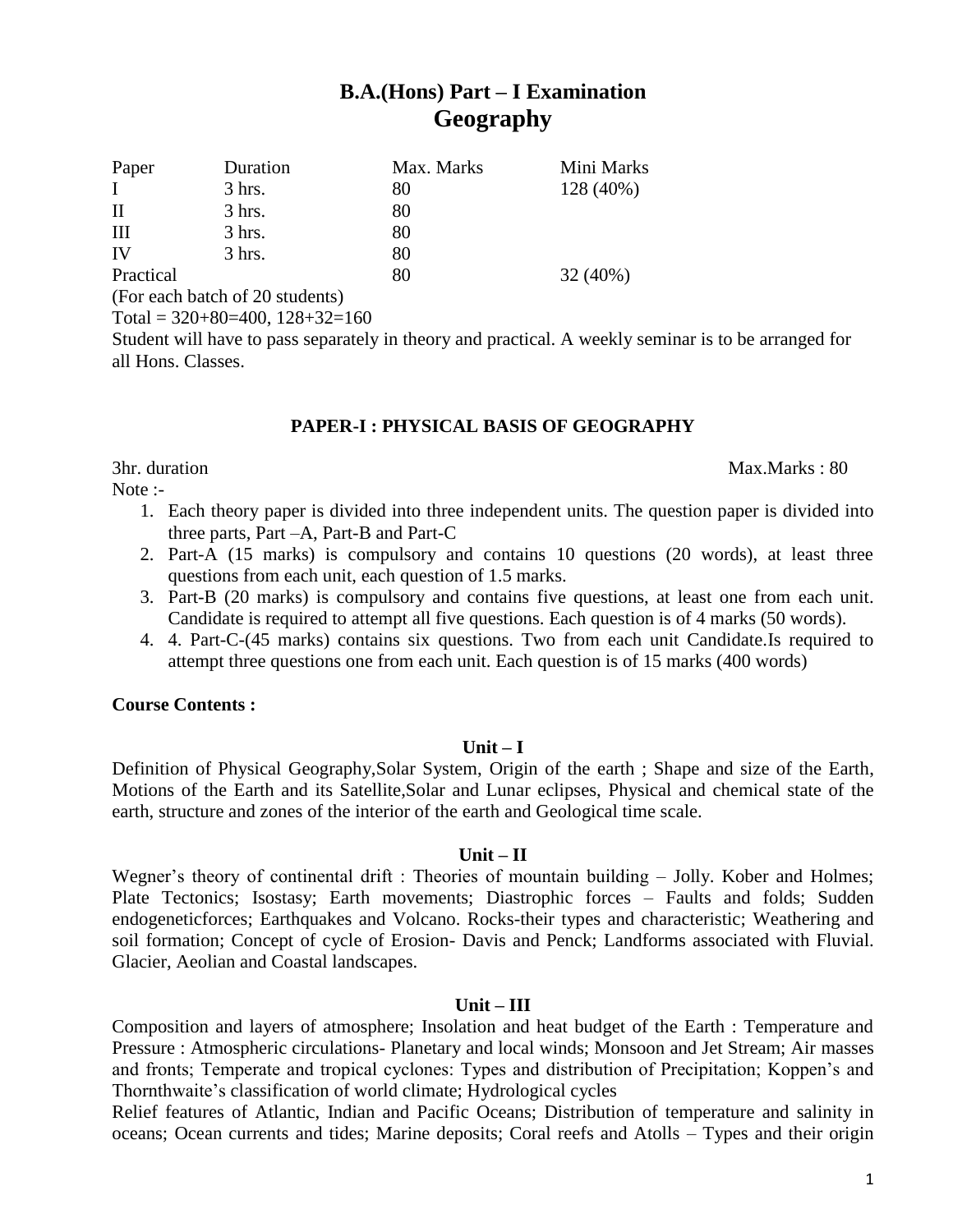according to Darwin. Murray and Daly; Marine resources- biotic, mineral and energy resources and their utilization.

# **Suggested Books:**

- 1. Strahler, A.H. : Elements of Physical Geography.
- 2. Wooldridge, S.W.: The Physical Basis of Geography, Logman's Green & Co. London 1959.
- 3. Mathur. I.R. : Climatology, Mc. Graw Hill, New York.
- 4. Banerjee, H.C. &D.S. :MosamVigyan, Rajasthan Hindi Granth Academy Jaipur.
- 5. Gerald, S. : General Oceanography An Introduction, John Willey & Sons, New York.
- 6. Finch &Trewarths :Elaments of Physical Geography.
- 7. Negi : Physical Geography.
- 8. Sharma. R.C. : Oceanography for Geographers, Chaitainya Publishers, Allahabad.
- 9. सविन्द्र सिंह : भौतिकभूगोल—वसुन्धराप्रकाषन, गोरखपुर।
- 10. वी.एस. चौहान एवंअलकागौतम : भौतिकभगोल-रस्तोगीप्रकाषन. मेरठ।
- 11. सी.बी. मामोरिया एवंरतनजोषी : भौतिकभूगोल, साहित्य भवनपब्लिकेषन, आगरा।
- 12. आर.के. गूर्जर एवं वी.सी. जाटभौतिकभूगोलपंचषीलप्रकाषनजयपुर।

# **PAPER-II :HUMAN GEOGRAPHY**

3hr. duration Max.Marks : 80

Note :-

- 1. Each theory paper is divided into three independent units. The question paper is divided into three parts, Part –A, Part-B and Part-C
- 2. Part-A (15 marks) is compulsory and contains 10 questions (20 words), at least three questions from each unit, each question of 1.5 marks.
- 3. Part-B (20 marks) is compulsory and contains five questions, at least one from each unit. Candidate is required to attempt all five questions. Each question is of 4 marks (50 words).
- 4. 4. Part-C-(45 marks) contains six questions. Two from each unit Candidate.Is required to attempt three questions one from each unit. Each question is of 15 marks (400 words)

# **Course Contents :**

# **Unit – I**

Definitions, nature, scope, development and history of human geography; Principles of Human Geography; Approaches of Human Geography; Elements of Human Geography – according to Vidal de-la-Blache, Brunhes, Huntington : Branches of Human geography; Concepts of man-environment relationship. Concept of dualism in geography.

Division of races of mankind : spatial distribution, physical and social profile of racial groups. Ethnic groups.Tribal groups in the world and in India.

# **Unit – II**

Early economic activities of mankind : food gathering, hunting, fishing and shifting cultivation. Human adaptation to environment (i) Cold Region – Eskimo; (ii) Hot, Region- Bushman, Pigmy, Badawins (iii) Plateau – Khirghiz, Masai, Gonds (iv) Mountain – Gujjars, Naga and Khasi (v) Plain-Bhil and Santhal, their Social and Economic activites and adaptation in modern society.

Distribution of population, world distribution pattern – physical, economic and social factors influencing spatial distribution; concepts of over population, under population and optimum population.Zero population growth; demographic transition theory.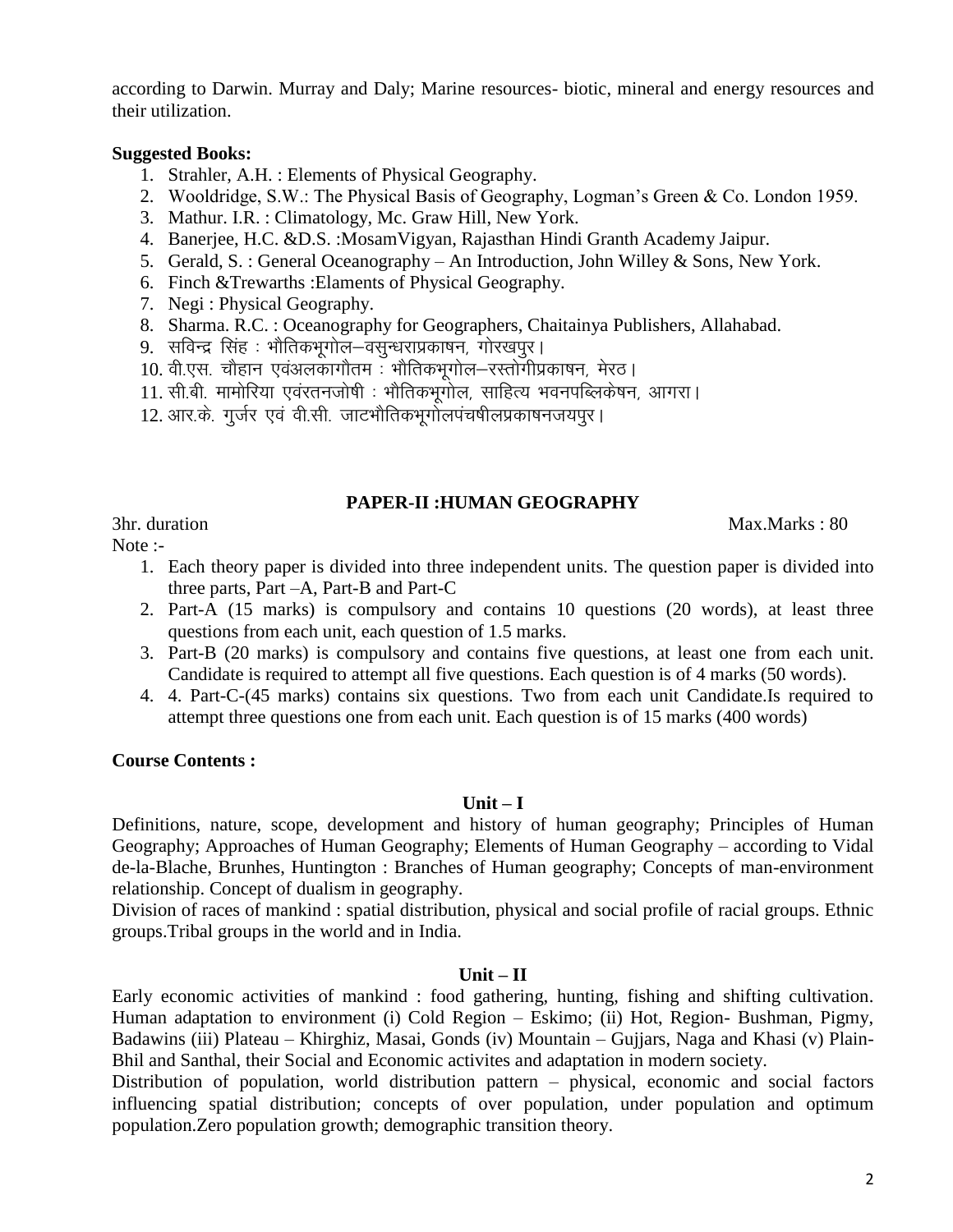### **Unit – III**

Migration-internal and international, general laws of migration, Concept of Human Development, population regions of India; dynamic, prospective, depressed; Problem of overpopulation in India and its remedial measures. Population control programmes and population policy of India.

Settlement : Origin and types of settlements, Rural Settlement- Pattern of Rural settlements; House types and Building materials, Rural settlement in India. Urban settlement – Origin of towns; patterns of cities; functional classification of cities; zoning of cities; Christaller's theory; umland; urbanization and problems; Slums; Town planning – concepts and principles.

# **Suggested Books:**

- 1. Bergwan, Edward E :Humna Geography; Culture, Connection and Land Scape, Prentice-Hall, New Jerscy, 1995.
- 2. Carr, M :Patterns, Process and change in Human Geography, McMillan Education London, 1987.
- 3. Fellman, J.L. : Human Geography- Landscapes of Human Activities. Brown and Benchmart Pub., U.S.A. 1997.
- 4. De Blij H.J. : Human Geography, Culture, Society and Space, John Wiley, New York, 1996.
- 5. कौषिक : मानवभूगोल के सरलसिद्धान्त, रस्तोगी एण्ड कम्पनी, मेरठ।
- 6. विष्वनाथ द्विवेदी एण्ड कनोजिया : मानवभूगोल के सिद्वान्त, किताबमहल, इलाहाबाद।
- 7. जोषीरतन : मानव एवंपर्यावरण, साहित्यभवनपब्लिकेषन, आगरा।
- 8. कास्वॉ—मानव एवंपर्यावारण, मलिकप्रकाषन, जयपुर।
- 9. गुर्जर. आर.के. एवंजाटबी.सी. : मानवभूगोल, पंचर्षीलप्रकाषन, जयपुर।

# **PAPER-III :GEOGRAPHY OF RAJASTHAN**

3hr. duration Max.Marks : 80

Note :-

- 1. Each theory paper is divided into three independent units. The question paper is divided into three parts, Part –A, Part-B and Part-C
- 2. Part-A (15 marks) is compulsory and contains 10 questions (20 words), at least three questions from each unit, each question of 1.5 marks.
- 3. Part-B (20 marks) is compulsory and contains five questions, at least one from each unit. Candidate is required to attempt all five questions. Each question is of 4 marks (50 words).
- 4. 4. Part-C-(45 marks) contains six questions. Two from each unit Candidate.Is required to attempt three questions one from each unit. Each question is of 15 marks (400 words)

# **Course Contents :**

# **Unit – I**

Rajasthan : Location; Physiographic Regions; Geological structure; Climate and Climatic regions: Drainage system and lakes; soil types and regions, erosion and conservation; Vegetation – types and distribution. Land utilization in Rajasthan : Agriculture-types and characteristics, production and distribution of food and commercial crops; Cropping pattern and Agro-climatic zones; Importance and sources of irrigation; Major irrigation projects-Chambal, Mahi and Indira Gandhi Canal Project (I.G.C.P.) Live Stock products and Dairy Development programmes; Biodiversity and Wildlife; Waste-land and desert development programmes.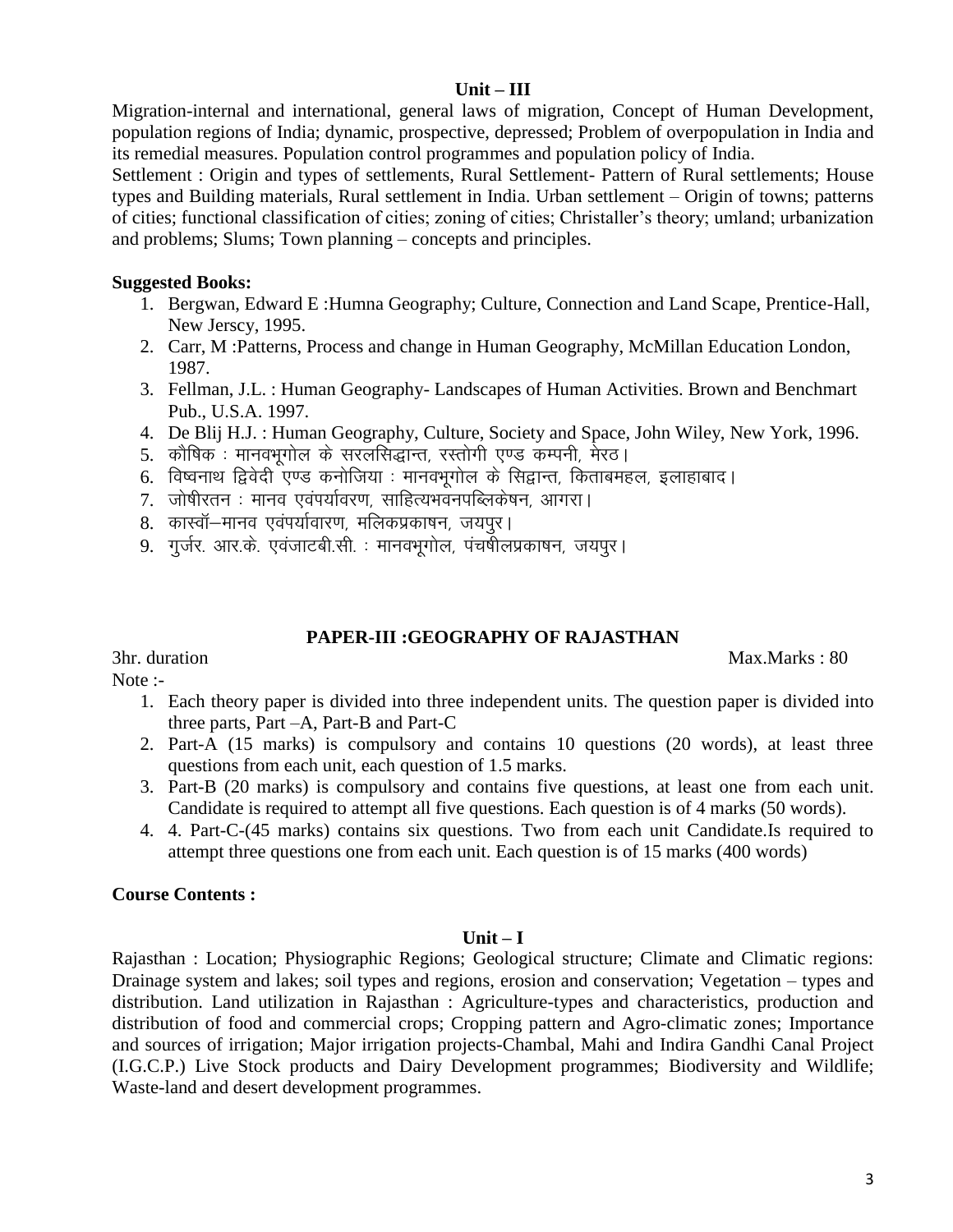# **Unit-II**

Distribution and production of minerals – Metallic and Non-metallic; Power Resources – Coal, Petroleum and Natural gas; Power Resources as electricity-hydro based and non-conventional; Industrial Development : Classification of Industries; Development, distribution, production and locational analysis of cotton textile. Cement and stone industries; Cultural heritage and Tourism industry. Population : Distribution and density; Population structure- age and sex ratio, urban and rural, literacy and occupational population; Population growth since independence, causes problems and solutions, Social and Cultural status of major tribes-Bhil, Garassia, Meena, Saharia.

### **Unit – III**

Means of transportation – roads, railway network and highways.

Detailed study of Marusthal, Aravalli, Hadoti and Eastern Plain regions with following heads : Physical environment, social and cultural environment and economic development.

Concept of Human Development – Major indicators. H.D.I. (Human Development Index) of Rajasthan in reference to other states of India.

Status of Women in Rajasthan – changing aspects of demographic, social.economic, health and nutrition.

### **Suggested Books :**

- $1.$  चौहान वी.एस. राजस्थानकाभूगोल, विज्ञानप्रकाषन, जोधपूर।
- 2. भल्ला एल.आर., राजस्थानकांभूगोल, कुलदीपप्रकाषन, अजमेर।
- 3. एच.एम. सक्सेना, राजस्थानकाभूगोल, राजस्थानहिन्दीग्रन्थअकादमी, जयपुर।
- 4. दिनेषचन्दशर्मा व पुष्पा'ार्मा, राजस्थानआजतक।
- 5. एच.एस.शर्माराजस्थानकाभूगोल, पंचषीलप्रकाषन, जयपुर।
- 6. Mishra, V.C.: Geography of Rajasthan, N.B.T.Delhi.
- 7. Sharma, H.S. & Sharma, M.L. : Geographical Fncts of Rajasthan.

# **PAPER-IV : ECONOMIC AND RESOURCE GEOGRAPHY**

3hr. duration Max.Marks : 80 Note :-

1. Each theory paper is divided into three independent units. The question paper is divided into three parts, Part –A, Part-B and Part-C

- 2. Part-A (15 marks) is compulsory and contains 10 questions (20 words), at least three questions from each unit, each question of 1.5 marks.
- 3. Part-B (20 marks) is compulsory and contains five questions, at least one from each unit. Candidate is required to attempt all five questions. Each question is of 4 marks (50 words).
- 4. 4. Part-C-(45 marks) contains six questions. Two from each unit Candidate.Is required to attempt three questions one from each unit. Each question is of 15 marks (400 words)

#### **Course Contents :**

#### **Unit – I**

Meaning and scope of Economic Geography, concepts, geographical factors affecting economic activities, economic activities of man- primary, secondary and tertiarty, types of agriculture and agricultural regions of world (wittelsee), production and distribution of important crops- Rice, Wheat, Maize, Cotton, Sugarcane, Tea, Coffee.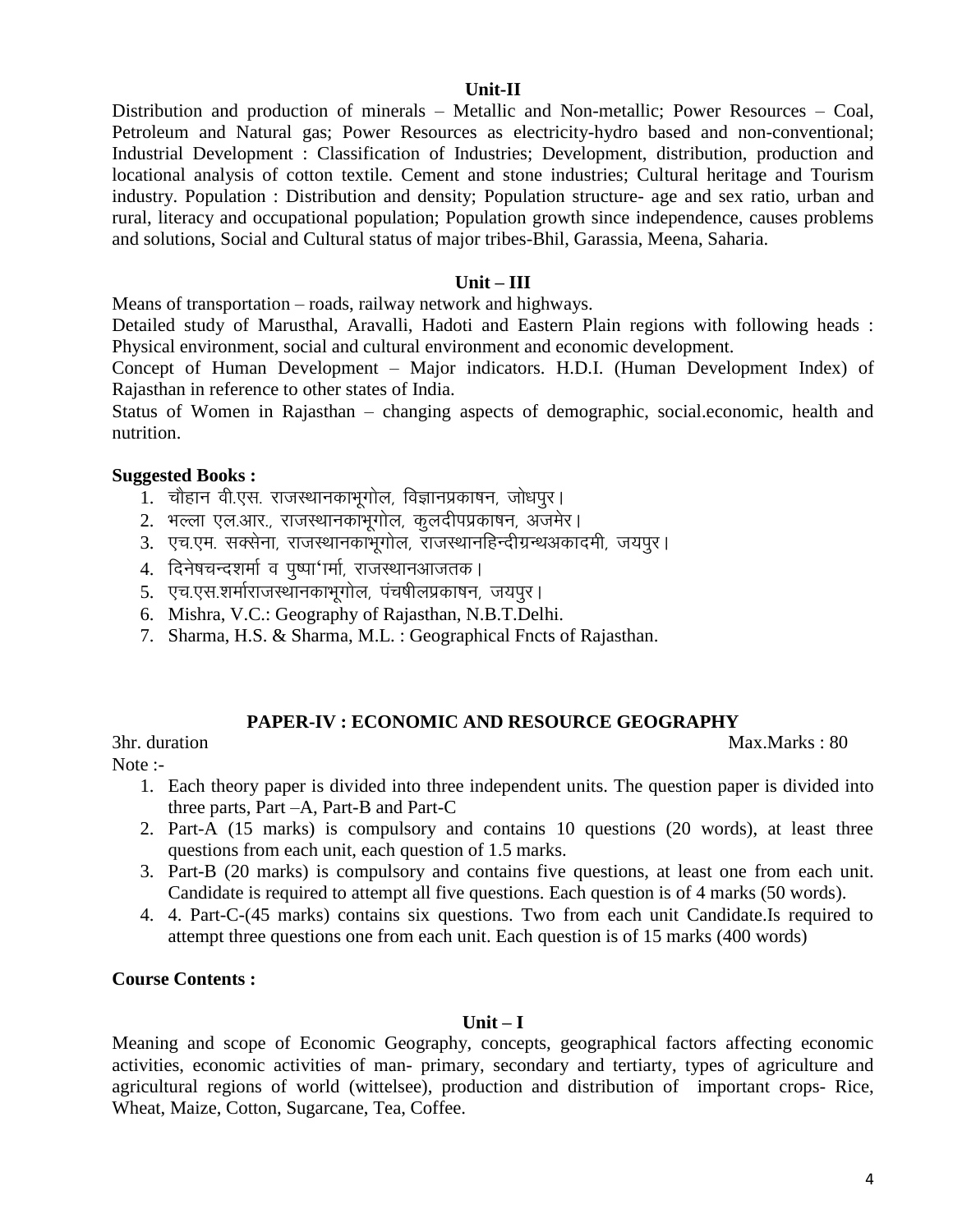### **Unit – II**

Important minerals and their world distribution – Iron ore, Copper, Aluminium, Uranium, Coal, Petroleum, Major manufacturing industries and their localization – Iron and steel and Textile Industrial regions of the world, world trade and transport. WTO and Globalization, its effect on developing contries.

### **Unit – III**

Defination and classification of resources, reosource evaluation, Natural resources – Forest, Water and soil their distribution, exploitation and conservation biodiversity, marine resources – biotic resources and sustainable development, resource regions of the world.

### **Suggested Books :**

- 1. Alexander, J.W. : "Economic Geography' Prentice Hall.
- 2. Jones and Darkenwald. "Economic Geography' Macmillan.
- 3. Miller E, : "Geography of Manufacturing' Prentice Hall.
- 4. सिंह के.एन. : आर्थिकभूगोल के मूलतत्त्व'' वसुन्धराप्रकाषन, गोरखपुर।
- 5. जैनपी : "आर्थिकभूगोल" रस्तोगीप्रकाषन, मेरठ।
- $6.$  मामोरियासी.बी. : "आर्थिकभृगोल" साहित्य भवनपब्लिकेषंस, आगरा |
- 7. नेगीबी.एस. : संसाधनभूगोल।

# **GEOGRAPHY (HONS) PRACTICAL**

| Duration : 8 hrs.                                       | Min. Pass Marks $-32$ | Max Marks: 80 |
|---------------------------------------------------------|-----------------------|---------------|
| Distribution of Marks for the purpose or Examination    |                       |               |
| 1. Written paper (Lab work) (4 hour) (5 Prob. out of 6) |                       | 30 Marks      |
| 2. Record work and viva-voce $(15+5)$ (1 hour)          |                       | 20 Marks      |
| 3. Field Survey and viva-voce $(10+5)$ $(2 hour)$       |                       | 15 Marks      |
| 4. Camp report and viva-voce $(10+5)$ $(1 hour)$        |                       | 15 Marks      |
| With PPT                                                | Total                 | 80 Marks      |

Note : Minimum 30 sheets must be prepared by students and checked & signed by teacher with date, otherwise students will be responsible. Students must write his/her name on every sheet. The teacher should give fresh exercise every year so that the students may not undertake tracing of old exercise.

# **Course Contents :**

- 1. The nature and scope of cartography, Scales Plain. Diagonal and comparative different units, time scale and Revolution Scale.
- 2. Enlargement, reduction and combination of maps square method,Similar Triangle and Pantograph. Measurements of distance and computation of Area on maps.
- 3. Methods of representation of relief-Hachures, hill Shading, Layer tint, Contours etc. Relief features, types of slopes, valleys, waterfall, Gorge, meanders,delta, plateau, conical hill,